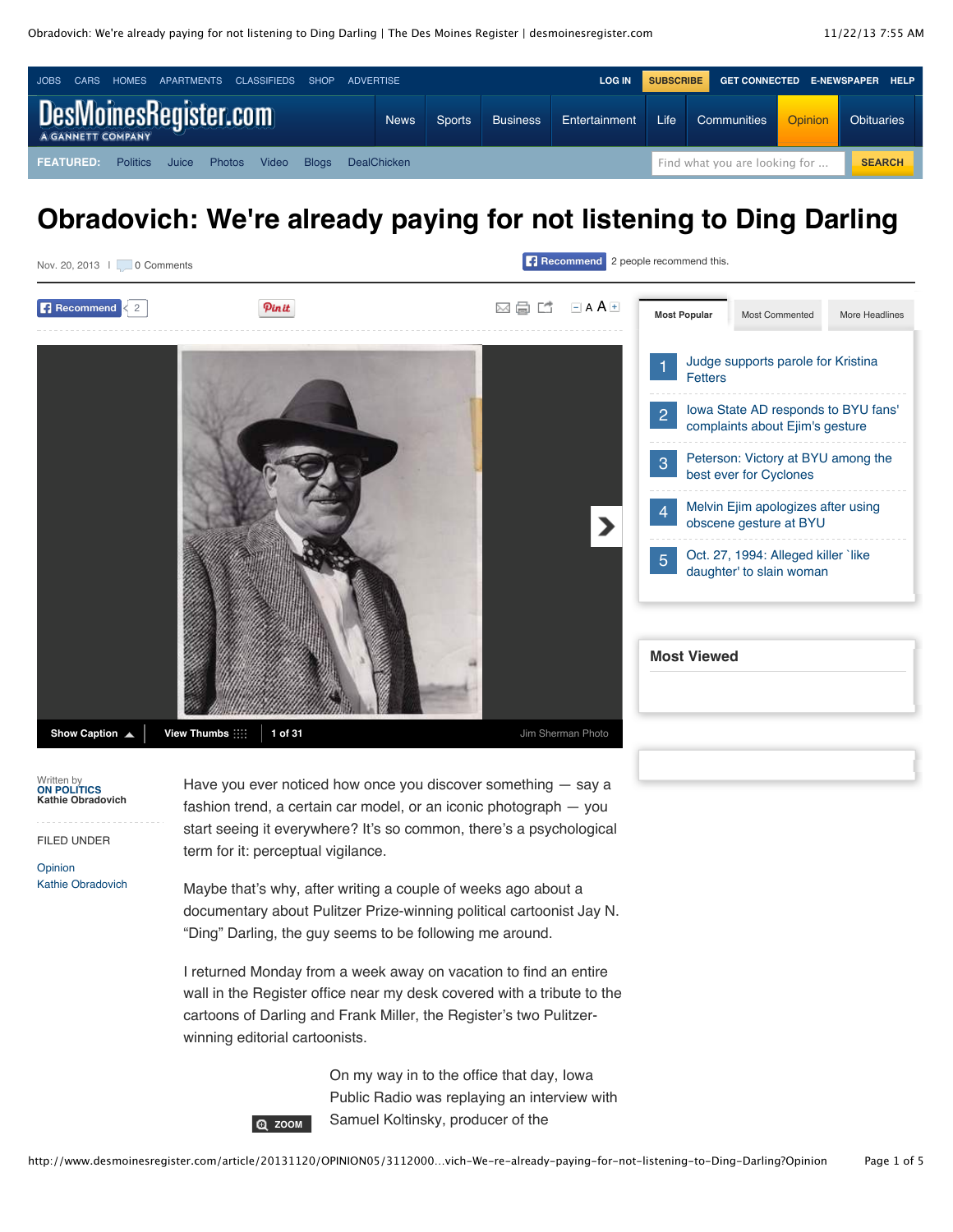



Frank Miller

'Ding' Darling

#### **RELATED LINKS**

**B** [Obradovich: Everyone is 'stakeholder' on road](http://www.desmoinesregister.com/article/20131119/OPINION05/311190041) proposals

**B** [Obradovich: Branstad open to runoff elections in](http://www.desmoinesregister.com/article/20131118/NEWS09/311180104) Iowa primaries; What do you think?

**B** [Obradovich: Ryan's suggestion that Iowans gullible](http://www.desmoinesregister.com/article/20131117/OPINION05/311170067) is no winner

**Cobradovich: Perry needs work on federal issues** 

**Cobradovich: Democrats need to show focus on** governing

**B** [Obradovich: Schultz may trade 'ponies' as he mulls](http://www.desmoinesregister.com/article/20131027/OPINION05/310270072) a re-election run

**[Notes from the GOP Senate candidate debate](http://www.desmoinesregister.com/article/20131024/OPINION05/310240065)** 

[Obradovich: Vander Plaats serious about Cruz, less](http://www.desmoinesregister.com/article/20131023/OPINION05/310230103) so on Senate run

**B** [Obradovich: Sequester next sticking point in budget](http://www.desmoinesregister.com/article/20131020/OPINION05/310200069) fight

**Cobradovich:** Can voters remember?

**B** [Obradovich: 'In politics, lessons aren't always](http://www.desmoinesregister.com/article/20131013/OPINION05/310130060) learned'

[Shutdown stings Americans still in recovery](http://www.desmoinesregister.com/article/20131006/OPINION05/310060088)

documentary about Darling. On Tuesday, Koltinsky and the Register announced a partnership to preserve and display more than 3,800 antique printing plates of cartoons by Darling and one of his colleagues.

**It's not just Darling's history** and cartoons that have crept into my peripheral vision. It's his concern for the environment and leadership in conservation. Darling, who died in 1962, was a pioneer in preserving wildlife and natural resources, stemming from his days as a child in rural Sioux City. He warned throughout his life of the dangers of despoiling nature and squandering its resources.

On Sunday, I noticed a front-page story in the New York Times, reporting on an international climate change conference in Warsaw. Developing countries, such as the Philippines, are noticing they are bearing the brunt of extreme weather conditions. They are pointing the finger at wealthier, industrial nations like the U.S. for contributing disproportionately to climate change.

The fact is, though, most of us don't pay much attention to the environment unless it slaps us in the face. If you ask people whether they care about it, most will say they do. But whenever the Register's Iowa Poll asks voters to rank their political priorities, the environment typically sinks to near the bottom of the list.

**Most of our political discussion** gets hung up on who is responsible for pollution and who pays for it. I agree with the majority of the scientific findings that humans have an effect, but there are others far more qualified than I to argue about that. I'm not asking you to buy into any particular solutions today, either. But when it comes to the question of who pays, I'd submit that you and I are already paying.

Take a few minutes to consider all the ways you're already paying for documented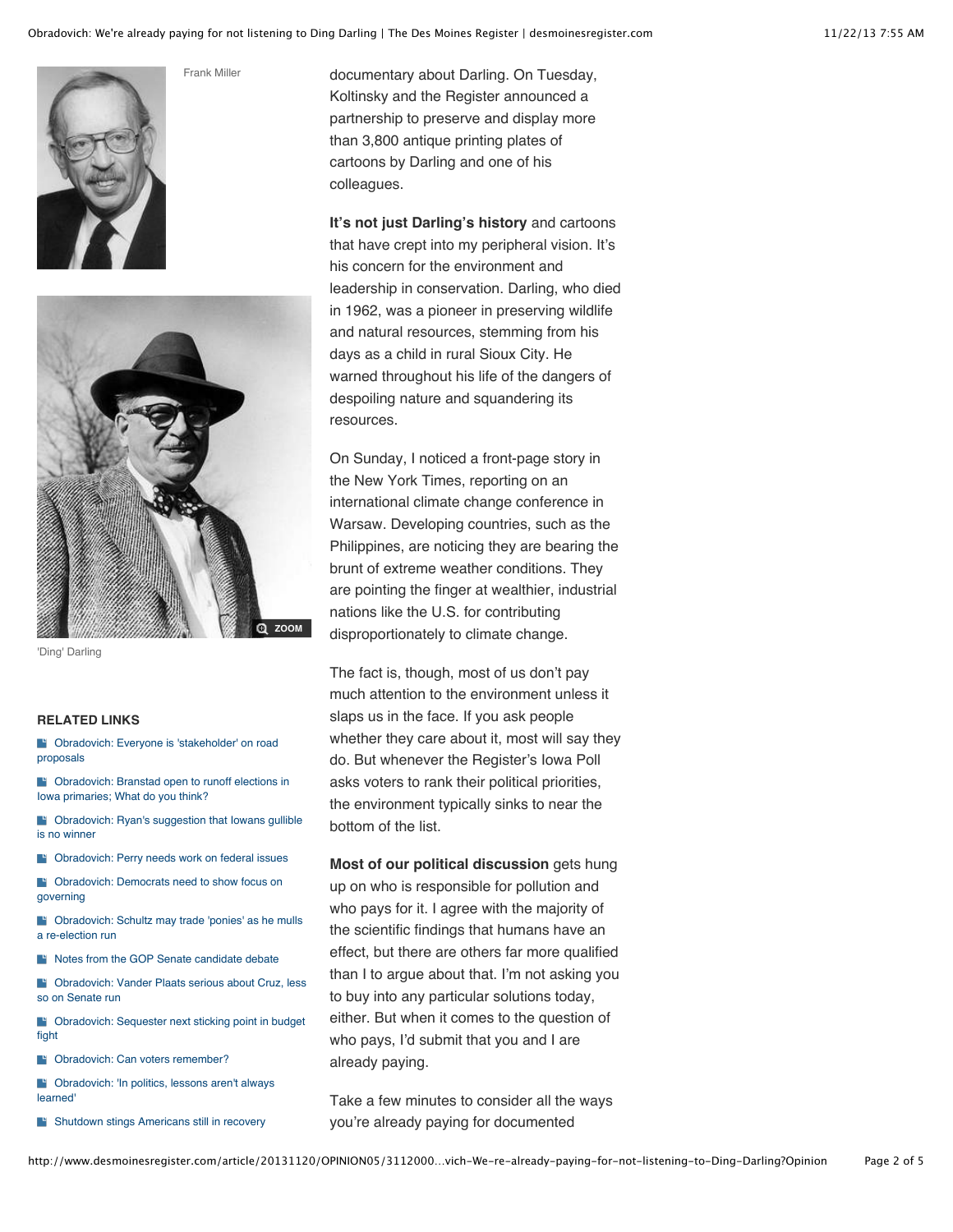[Obradovich: Sure bets? Not in Iowa presidential](http://www.desmoinesregister.com/article/20130928/OPINION05/309280069) politics

**B** [Obradovich: Steak fry's Iraq speeches take on new](http://www.desmoinesregister.com/article/20130914/OPINION05/309150023) significance

[Obradovich: 'Centrist Movement' looking for 'grown](http://www.desmoinesregister.com/article/20130825/OPINION05/308250042)ups'

changes in the weather patterns in Iowa and the world.

How much earlier in the year are you turning on your air conditioner, and what's the added cost? Does it equal the amount you may be saving on winter heat? How much has your

homeowner's insurance gone up due to the increased threat of damage from the high-intensity storms of the past few years? The federal money to recover from weather-related losses in Iowa was \$848 million in 2008 alone.

How much more are you and your family paying for allergy medication and treatment these days? Warmer, more humid conditions in Iowa have allowed more pollen-producing plants to survive in the state and more production of mold. Climate change globally has been linked to greater incidences of melanoma, insectborne disease, asthma and other public health problems.

**These are just a few examples** of how climate change is already affecting how Iowans live. They were documented in a 2010 report to the Iowa Legislature by researchers from Iowa's three universities. Other costs may be harder to quantify on an individual level, but predictions of reduced agricultural productivity and higher costs for road repair, disaster mitigation and water treatment affect all taxpayers.

Protecting the environment is a far less partisan issue for young Americans than it is for older adults, which stands to reason. Young people will be paying a much larger share of the cost than my generation will. It's an issue that demands cooperation not just among Americans but among all nations. But first, it needs to get more attention.

Once you've started to notice the environment and the costs of doing nothing, it gets much harder to ignore. It's like your brain goes, "Ding."

#### **[View Comments](http://www.desmoinesregister.com/comments/article/20131120/OPINION05/311200096/Obradovich-We-re-already-paying-not-listening-Ding-Darling) (0)** | **[Share your thoughts »](http://www.desmoinesregister.com/comments/article/20131120/OPINION05/311200096/Obradovich-We-re-already-paying-not-listening-Ding-Darling)**

#### **YOU MIGHT BE INTERESTED IN**

SPONSORED LINKS

[Reader's Watchdog: Man sold](http://www.desmoinesregister.com/article/20131120/NEWS/311200036/Reader-s-Watchdog-Man-sold-fake-Harley-truck-wins-court) fake Harley truck wins in…

[President Kennedy also had his](http://www.desmoinesregister.com/article/20131117/NEWS/131115051/President-Kennedy-also-had-his-problems-media) problems with the media

Iowa State coordinator [addresses coaching-change](http://www.desmoinesregister.com/article/20131113/SPORTS020602/131113005/Iowa-State-coordinator-addresses-coaching-change-rumors) rumors

[Developer to ask city to rezone](http://www.desmoinesregister.com/article/20131115/COMM08/311150039/Developer-ask-city-rezone-land-apartments)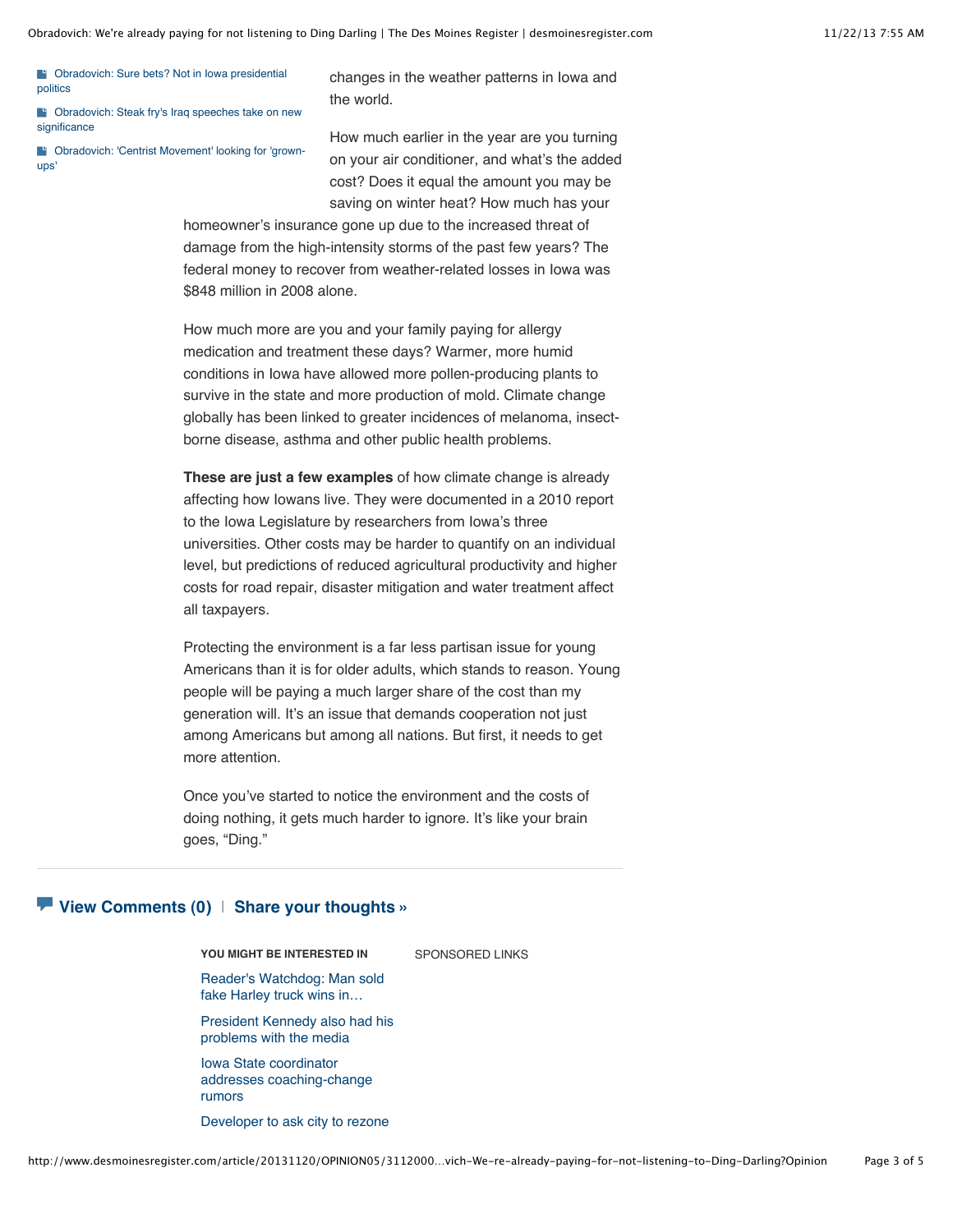[land for apartments](http://www.desmoinesregister.com/article/20131115/COMM08/311150039/Developer-ask-city-rezone-land-apartments)

[Man steals defibrillator from Des](http://www.desmoinesregister.com/article/20131114/NEWS01/131114002/Man-steals-defibrillator-from-Des-Moines-University) Moines University

[Is It the End of Stainless Steel?](http://www.oveninfo.com/features/is-stainless-still-king-of-the-kitchen.ht?u) (Oven Info)

[\[?\]](http://www.desmoinesregister.com/article/20131120/OPINION05/311200096/Obradovich-We-re-already-paying-for-not-listening-to-Ding-Darling?Opinion#)

## **ARCHIVES**

[View the last 30 days](http://www.desmoinesregister.com/section/archive)

**[Yesterday,](http://www.desmoinesregister.com/section/archive&archivedate=20131121)** Nov. 21 **[Wednesday,](http://www.desmoinesregister.com/section/archive&archivedate=20131120)** Nov. 20 **[Tuesday,](http://www.desmoinesregister.com/section/archive&archivedate=20131119)** Nov. 19 **[Monday,](http://www.desmoinesregister.com/section/archive&archivedate=20131118)** Nov. 18 **[Sunday,](http://www.desmoinesregister.com/section/archive&archivedate=20131117)** Nov. 17 **[Saturday,](http://www.desmoinesregister.com/section/archive&archivedate=20131116)** Nov. 16 **[Friday,](http://www.desmoinesregister.com/section/archive&archivedate=20131115)** Nov. 15

See our [paid archives](http://pqasb.pqarchiver.com/desmoinesregister/advancedsearch.html) for news older than a week.



#### **Latest stories**

[Iowa City has 8th best hipster zip](http://dmjuice.com/iowa-city-has-8th-best-hipster-zip-code-for-landlords/) code for landlords [Is the seafood that you](http://dmjuice.com/is-the-seafood-that-youre-eating-safe/)'re eating

safe? [Four Iowa cities rank high when it](http://dmjuice.com/four-iowa-cities-rank-high-on-lgbt-equality-index/)

comes to LGBT equality

[Lauren M.G. Burt: Tips for giving](http://dmjuice.com/lauren-m-g-burt-tips-for-giving-and-receiving-gifts/) and receiving gifts

#### **[More Juice](http://dmjuice.com/)**

**[Photo galleries](http://dmjuice.com/category/scenes/) [Newsletter](http://dmjuice.com/juice/newsletter-sign-up/)**

**[Calendar](http://events.dmjuice.com/)**

# **PROMOTIONS BAGBRAI**

**R** Earn extra<br>**R** income

### **CUSTOMER SERVICE**

**[Place an ad](http://www.desmoinesregister.com/ezclassifieds)**

[Submit a milestone](http://www.desmoinesregister.com/milestones)

[View milestones](http://www.legacy.com/desmoinesregister/celebrations.asp)

[Feedback/news tips](http://www.desmoinesregister.com/apps/pbcs.dll/article?AID=/99999999/HELP/40517017)

[Work for us](https://performancemanager4.successfactors.com/career?company=Gannett&site=cHl6NlBjQUxuVU09)

[Pay your bill](http://www.desmoinesregister.com/myaccount)

**[Subscribe Today!](http://www.desmoinesregister.com/subscribe)** [Sign up for EZPay](http://www.desmoinesregister.com/ezpay) [Manage Account](http://www.desmoinesregister.com/myaccount) [Delivery problem](http://www.desmoinesregister.com/myaccount)

[Newspapers in Education](http://www.desmoinesregister.com/nie)

# DesMoinesRegister.com

[Site Map](http://www.desmoinesregister.com/section/sitemaphtml) I [Back to Top](http://www.desmoinesregister.com/article/20131120/OPINION05/311200096/Obradovich-We-re-already-paying-for-not-listening-to-Ding-Darling?Opinion#top)  $\sim$ 

| <b>NEWS</b><br><b>Politics</b><br><b>Crime &amp; Courts</b><br>Education<br><b>Kyle Munson</b><br><b>Nation &amp; World</b><br>Weather<br>Archive<br><b>Investigations &amp; Watchdog</b><br>Reports<br><b>Reader's Watchdog</b><br><b>Famous lowans</b><br><b>OBITUARIES</b><br>Submit an obituary<br>Submit a memorial | <b>SPORTS</b><br><b>HawkCentral</b><br><b>Cyclone Insider</b><br><b>High School Insider</b><br><b>Bryce Miller</b><br><b>UNI Panthers</b><br><b>Drake Bulldogs</b><br><b>National Sports</b><br><b>History &amp; Databases</b><br><b>Photos</b><br><b>OPINION</b><br><b>Editorials</b><br><b>Rekha Basu</b><br><b>Kathie Obradovich</b><br><b>Guest Essays</b><br>Letters to the Editor<br>Your 2 Cents' Worth<br><b>Blogs</b><br>A Better Iowa | <b>BUSINESS</b><br>Agriculture<br><b>Central Iowa Networking</b><br><b>Green Fields</b><br><b>Biz Buzz</b><br>Finance & Insurance<br>New in the Neighborhood<br><b>lowa's Top Workplaces</b><br>lowa Innovation<br><b>Shopping Scene</b><br><b>LIFE</b><br><b>Mike Kilen</b><br>Juice<br><b>Young Professionals</b><br><b>Health</b><br>Dating<br><b>Milestones</b> | <b>ENTERTAINMENT</b><br><b>Datebook</b><br><b>Events</b><br>Dining<br><b>Music</b><br>Theater<br><b>Movies</b><br><b>TV Listings</b><br>Comics<br><b>COMMUNITIES</b><br>Altoona<br>Ankeny<br><b>Clive</b><br><b>Des Moines</b><br>Indianola<br>Johnston<br><b>Norwalk</b><br>Urbandale<br>Waukee<br><b>West Des Moines</b> | <b>HELP</b><br>About us<br><b>Subscriber Solutions</b><br><b>Advertising Solutions</b><br><b>Reader Solutions</b><br><b>Register Media</b><br>Contact us | <b>FOLLOW US</b><br>Twitter<br>Facebook<br>E<br><b>Mobile</b><br><b>RSS</b><br><b>E-mail Alerts</b> |
|--------------------------------------------------------------------------------------------------------------------------------------------------------------------------------------------------------------------------------------------------------------------------------------------------------------------------|-------------------------------------------------------------------------------------------------------------------------------------------------------------------------------------------------------------------------------------------------------------------------------------------------------------------------------------------------------------------------------------------------------------------------------------------------|---------------------------------------------------------------------------------------------------------------------------------------------------------------------------------------------------------------------------------------------------------------------------------------------------------------------------------------------------------------------|----------------------------------------------------------------------------------------------------------------------------------------------------------------------------------------------------------------------------------------------------------------------------------------------------------------------------|----------------------------------------------------------------------------------------------------------------------------------------------------------|-----------------------------------------------------------------------------------------------------|
| Jobs<br>Cars for Sale<br><b>News</b><br>Homes for Sale<br><b>Apartments for Rent</b><br>Shopping<br>MOVINGCOMPANY<br>shopLocal.com<br><b>Till metromix.com</b><br><b>USATODAY</b><br>cars.com<br>HomeFinder<br>apartments.com<br>careerbuilder<br>e Harmony<br><b>REVIEWSOM</b>                                          |                                                                                                                                                                                                                                                                                                                                                                                                                                                 |                                                                                                                                                                                                                                                                                                                                                                     |                                                                                                                                                                                                                                                                                                                            |                                                                                                                                                          |                                                                                                     |